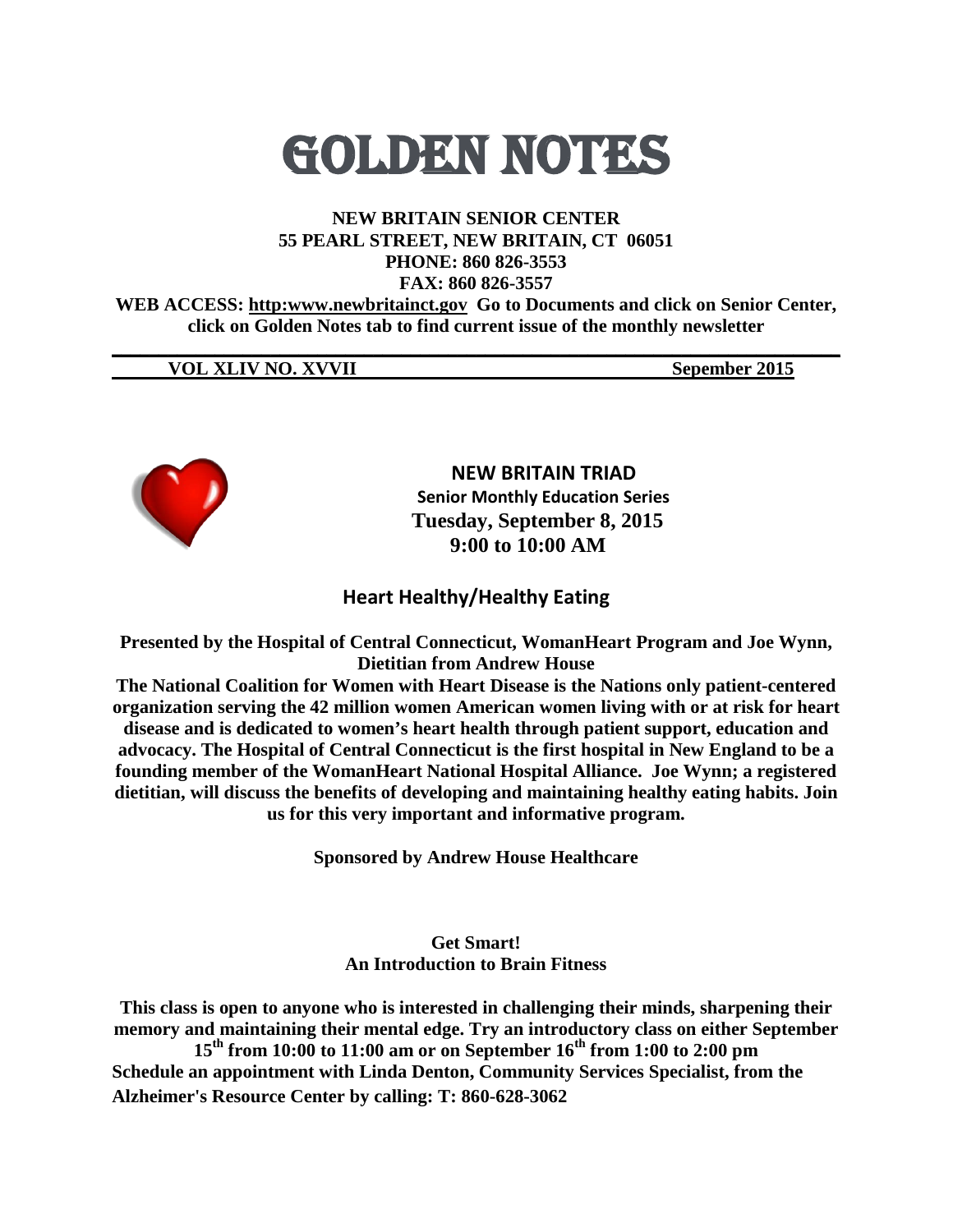# **FRIDAY AT THE MOVIES**



**The movie for September 18th will be Citizen Kane starring Orson Wells. In 1941, 24 year old Orson Wells – armed with the most lucrative motion picture everdirected, co-wrote and starred in Citizen Kane, a masterpiece many regarded as the best film ever made.**

**Movie starts at 12:45 pm and we hope to see you there.** 

**Learning Italian** 



**Interested in learning Italian and vacationing in Tuscany?** 

**Monica Georgeo, 15 years Yale University Italian Language Instructor, will get you ready for your new adventure. The program will focus on learning basic Italian language skills including speaking Italian in the present and past tense and using a variety of vocabulary words acquired for different situations and tasks. After the course you will have the opportunity to participate in a trip to the Tuscany region of Italy. Monica will be at the senior center on Tuesday, September 29th at 1:00 pm to talk about this exciting program. Stop by and learn more about this exciting opportunity.** 

**Ice Cream Bingo**

**Monsignor Bojnowski Manor and Advanced Health Care will be sponsoring a Ice Cream**  Bingo starting at 1:00 PM on Thursday, September 10<sup>th</sup> **. Stop by and enjoy a special treat and visiting with friends.** 



**Senior Center Picnic Friday, October 9th - 9:30 to 2:00 pm Coffee, donuts hot dogs, burgers, chips, beans, desert, etc Tickets are: \$5.00 senior center members \$10.00 non members**

**Tickets will go on sale September 15th**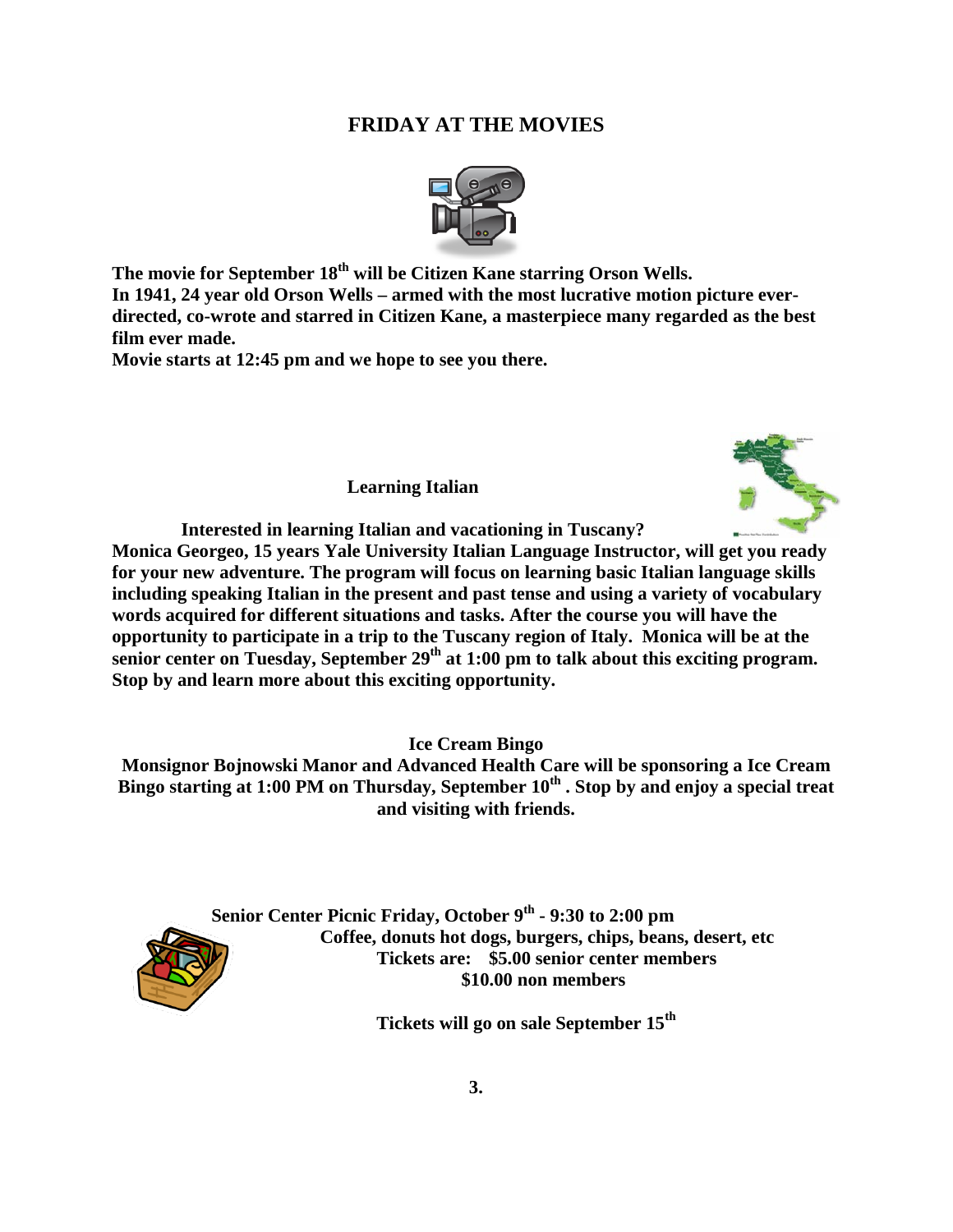#### **DAILY CALENDAR OF ACTIVITIES Sepember 2015**

**Monday**

**8:15 am to 11:10 am– Snack bar open 8:45 am to 9:15am. – Beginners Line Dancing 9:15 am to 10:00 am – Art class open 9:15 am to 10:00 am – Exercise Class with Chris 10:00 am to 11:00 am – Line dancing class 12:45am to 3:00 pm - Bingo**

**Tuesday**

**8:15 am to 11:00 am. – Snack Bar open 8:45 am to 9:15 am - - Beginners Line Dancing 9:15 am to 10:15 am – Exercise Class with Chris 9:15 am to 1:30 pm – Craft group meets 10:30 am to 11:15 am – Line dancing with Chris 1:00 pm to 3:30 pm – Craft group meets 1:00 pm to 3:00 pm Wii Bowling starts on September 15th**

**Wednesday**

**8:15 am to 11:00 am – Snack bar open 9:30 am to 11:30 am – Pinochle Club 9:15 am to 11:30 am – Art Class open 1:00 pm to 3:00 pm – Ballroom Dancing**

**Thursday 8:15 am to 11:00 am – Snack bar open 9:30 am to 10:30 am –ZUMBA 9:15 am to 11:30 am – Craft Group meets 1:00 pm to 3:30 pm – Pinochle Club 1:00 pm to 3:30 pm – Craft group meets**

**Friday 8:15 am to 11:00 am – Snack bar open 9:15 am to 11:30 am – Art class open 1:30 pm to 3:30 pm Square Dancing starts on September 4th**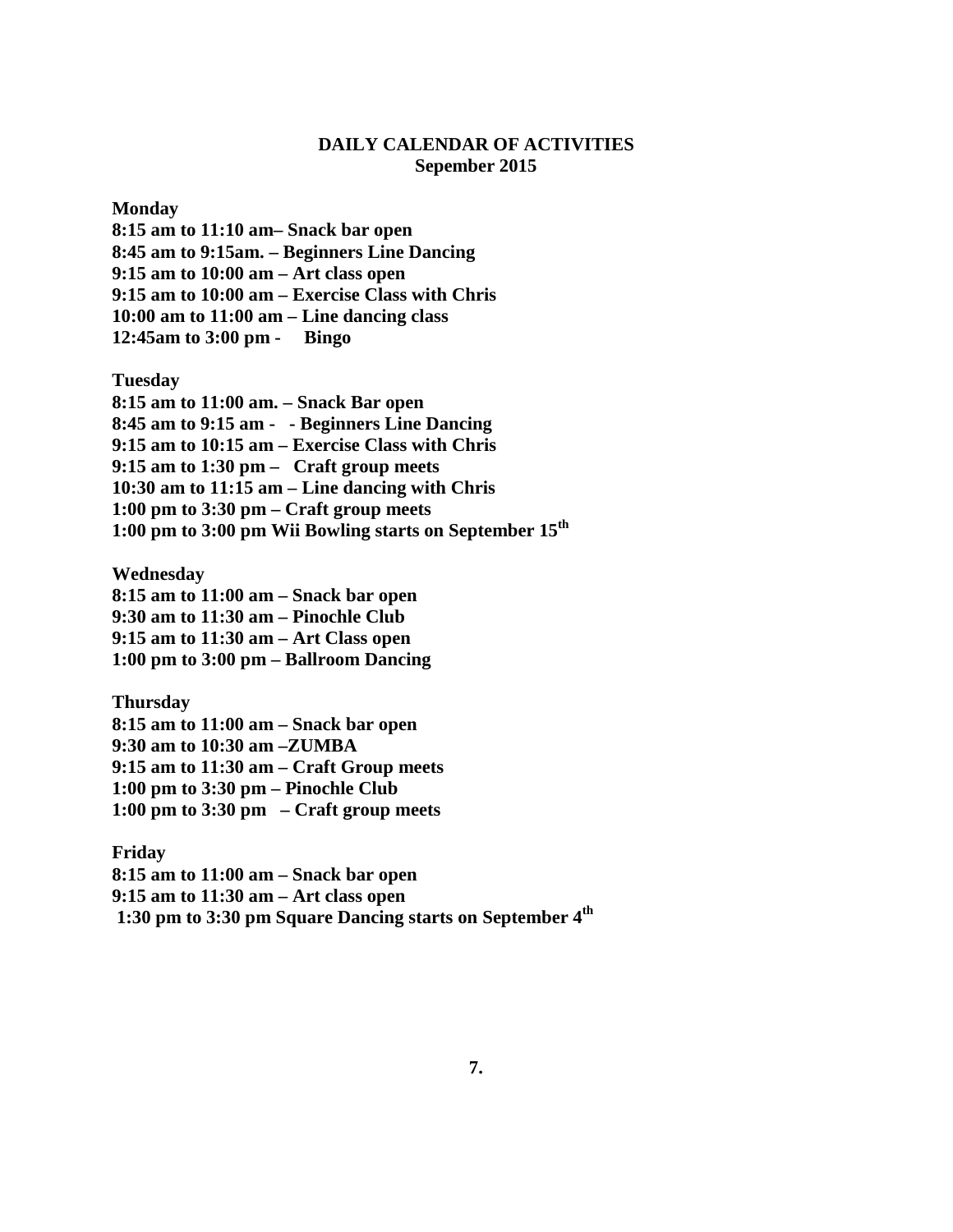#### **SERVICES BY APPOINTMENT**

#### **DIAL-A-RIDE**

**At least a 2-day notice is required for rides to the Senior Center, medical appointments, shopping and other destinations at any time within the month. Call 826-3555 for an appointment. There is a suggested donation of \$1.50 each way.**

**MEDICARE/MEDICAL INSURANCE INFORMATION**

**Persons seeking help in filing Medicare claims or appeals, interpreting medical bills and assistance in making decisions concerning Medicare supplemental insurance can make an appointment with Senior Center Staff by calling the Center at 860 826-3553. Advice on Living Wills and how to deal with advance medical directives is also available.**

#### **FROM THE NURSING DESK**

**Stop by the Nursing Office for a blood pressure check or for any questions/concerns you may have. Just a reminder, ZUMBA classes will be starting at 9:30 in September.**

| <b>GOLDEN NOTES SUBSCRIPTIONS</b>                 |  |             |
|---------------------------------------------------|--|-------------|
|                                                   |  | <b>DATE</b> |
| <b>STREET</b>                                     |  |             |
|                                                   |  |             |
|                                                   |  | STATE ZIP   |
| CODE                                              |  |             |
| HOME PHONE # CELL PHONE                           |  |             |
| $\#$ and $\#$ and $\#$ and $\#$ and $\#$          |  |             |
| Make checks payable to: NEW BRITAIN SENIOR CENTER |  |             |
| <b>Return to:</b>                                 |  |             |
| <b>GOLDEN NOTES</b>                               |  |             |
| <b>New Britain Senior Center</b>                  |  |             |
| <b>55 Pearl Street</b>                            |  |             |
| New Britain, CT 06051                             |  |             |
| Annual Fee: \$6.00 non refundable                 |  |             |
| Cash____Check_____                                |  |             |
| New Subscription_____                             |  |             |
| Renewal                                           |  |             |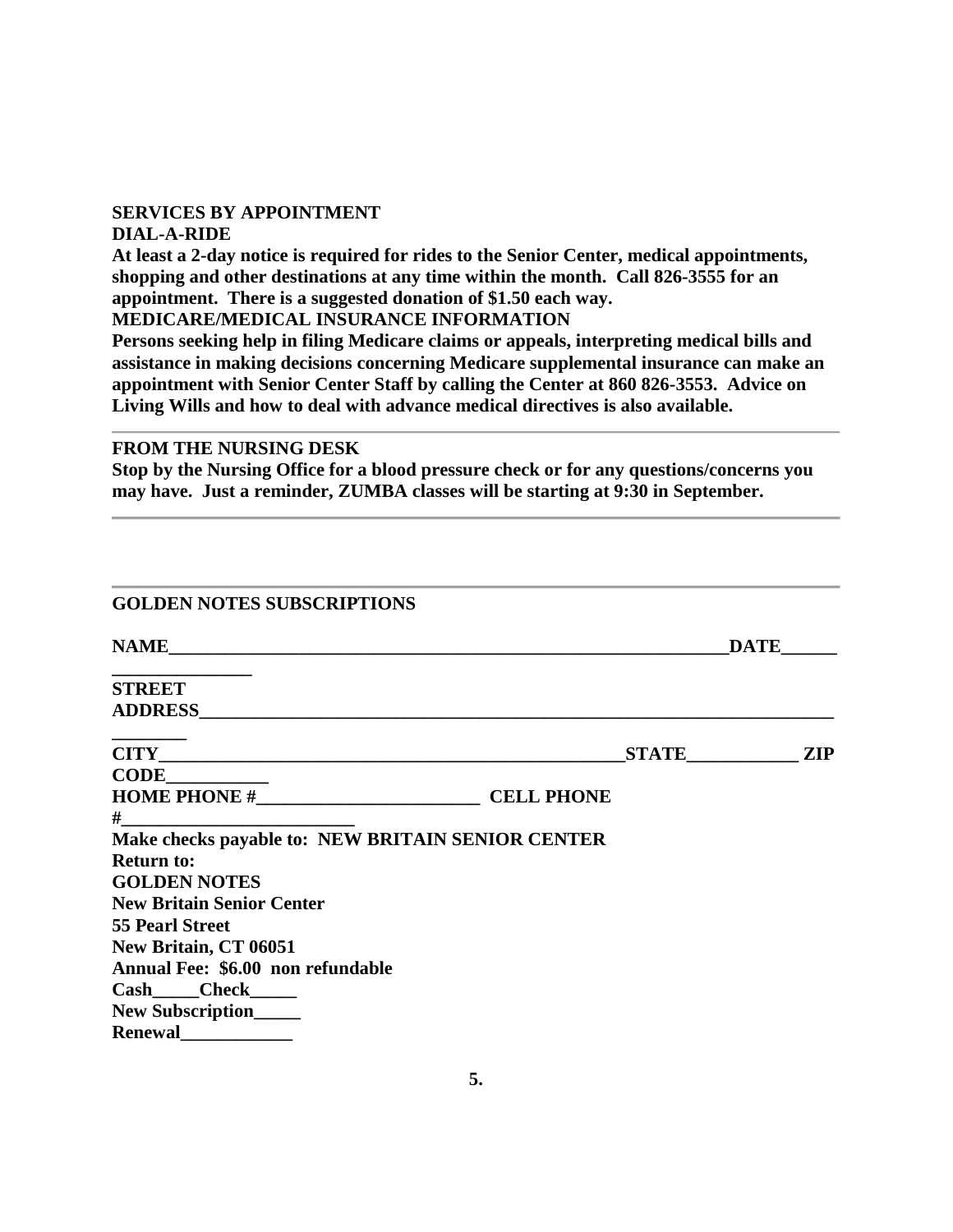#### **The New Britain Parks, Recreation & Community Services Department Bus trips**

**Statue of Liberty, Ellis Island & 9/11 Memorial SHARED TRIP Sunday, October 25, 2015 Visit Lady Liberty, Ellis Island and the 9/11memorial. Tour includes RT motor coach transportation, RT cruise to islands and leisure time in NYC Registration deadline: 9/25/2015 Fee: \$89.00 per person**

**Statue of Liberty, Ellis Island & 9/11 Memorial SHARED TRIP Sunday, October 25, 2015 Visit Lady Liberty, Ellis Island, and the 9/11 Memorial! Tour includes: RT motor coach transportation, RT cruise to islands and leisure time in NYC. Registration deadline 09/25/2015**

**Macy's Thanksgiving Day Parade SHARED TRIP November 26, 2015 Usher in the Holiday Season at one of the most beloved holiday events ever! See the famous balloons, floats, marching bands and of course, Santa. Trip includes: RT motorcoach transportation and Tour Director. Registration deadline 10/23/2015**

**Fee: \$89.00 per person Activity #: 3114-1 THE REGISTRATION DEADLINE FOR SHARED TRIPS IS ONE MONTH PRIOR: Shared Bus Trips are offered to several communities, exact departure times are dependent upon towns attending. Departure times for most shared bus trips are between 7:00am and 9:00am; Most trips depart from the Commuter Parking lot across from the New Britain Target Store located at 475 Hartford Road, New Britain. Participants are notified via letter of exact departure times/location at least two weeks prior to trip. Participants must be over the age of 18 or accompanied by an adult.**

**Register online at nbparksnrec.org or call 860 826-3360**

**Stanley Seniors Mohegan Sun Casino Trip Tuesday, September 8<sup>th</sup> Cost: \$19.00 Call Elda Spaczynski for information and to make a reservation.**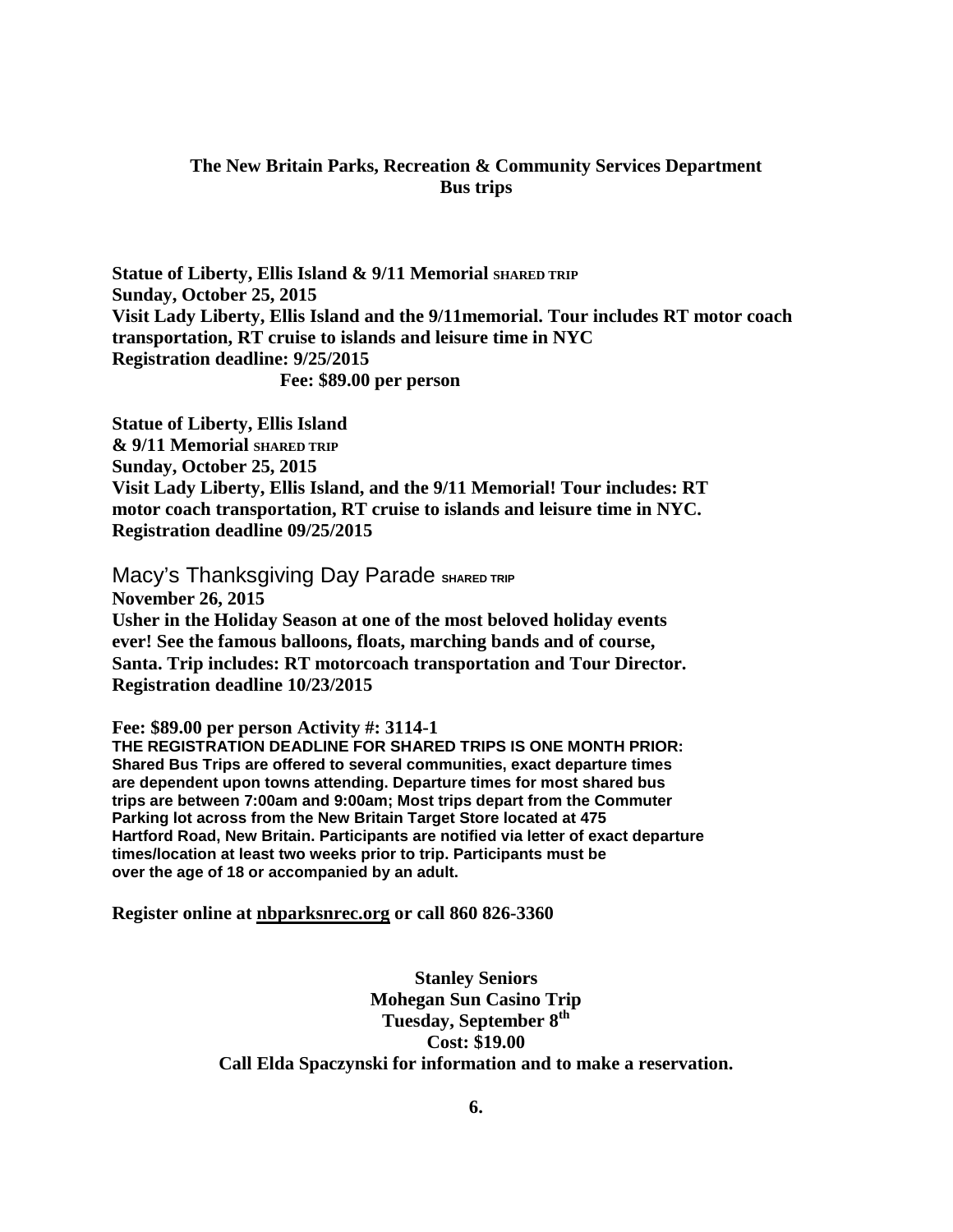

**AARP Safe Drivers Course**

**AARP will be conducting a Safe Drivers Course on Thursday, September 24th from 8:45 am to 12:15 pm. The cost for the program is \$15.00 for AARP members and \$20.00 for non members. Sign up starting on September 2, 2015**

**Book Group Meeting The New Britain Public Library and the Senior Center's Book Group**  will be meeting on Tuesday, September 15<sup>th</sup> at 1:0 pm. The book discussion will be The **Path Between the Seas by David McCullough. Hope you will join us on the third Tuesday of each month.** 

#### **Wii Bowling is Back**

**The New Britain Senior Center is happy to welcome all Wii bowlers back to another fun season. Bowlers will be meeting in the Massachusetts Room at 112:30 on Tuesday,**  September 15<sup>th</sup>. This is a fun way to spend an afternoon as well as get some exercise. No **previous experience is required and all are welcome. See you then.**

## **ZUMBA with Amy**

**Starting in September, the Thursday Zumba classes will start at 9:30 am and continue for one hour. Hope you will stop by and join in some great exercise, dance and fun!**

## **Square Dancing**

**The weekly square dancing club will resume meeting on Friday September 4th at 1:30 pm. All are welcome and we hope you will join us for an afternoon of good exercise and fun.**